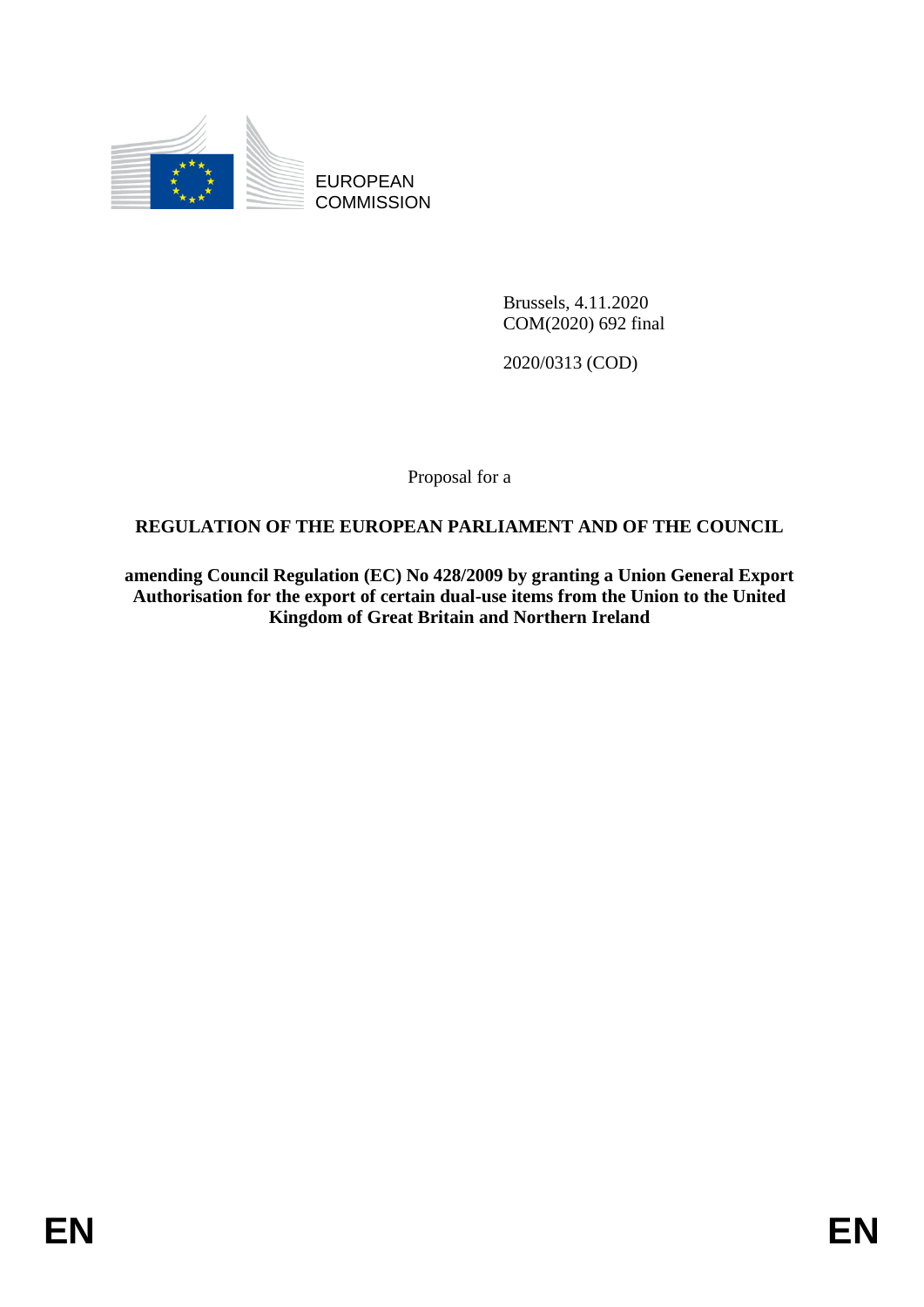## **EXPLANATORY MEMORANDUM**

## **1. CONTEXT OF THE PROPOSAL**

## **• Reasons for and objectives of the proposal**

The United Kingdom submitted on 29 March 2017 the notification of its intention to withdraw from the Union pursuant to Article 50 of the Treaty on European Union In accordance with Article 50, the Union negotiated with the United Kingdom an agreement setting out the arrangements for its withdrawal, taking account of the framework for our future relationship ('Withdrawal Agreement')<sup>1</sup>. According to the terms of the Withdrawal Agreement, the United Kingdom is no longer a Member State of the European Union since 31 January 2020, and the Unions' primary and secondary law will cease to apply to the United Kingdom, after the end of a transition phase on 31 December 2020.

Council Regulation (EC) No 428/2009 of 5 May 2009 ("the Regulation") setting up a Community regime for the control of exports, transfer, brokering and transit of dual-use items<sup>2</sup> creates a common system of controls for export of dual-use items, in line with the international commitments and obligations of the Member States and of the European Union (EU). Under the Regulation, an authorisation shall be required for the export of dual-use items to third countries. This authorisation may take the form of an individual, global or general authorisation.

In order to support the EU's competitiveness and establish a level playing field for all Union exporters, while at the same time ensuring a high level of security and full compliance with international obligations, Council Regulation (EC) No 428/2009 provides for "Union General export authorisations" for the export of certain dual-use items to certain third countries under certain conditions. In particular, Annex IIa to the Regulation provides for a Union General Export Authorisation ("EU001") for certain low-risk transactions, e.g. exports to Australia, Canada, Japan, New Zealand, Norway, Switzerland (incl. Liechtenstein), and the United States of America.

The withdrawal of the United Kingdom from the Union affects the trade of dual-use items between the EU and the United Kingdom: according to Council Regulation (EC) No 428/2009, the export of dual use items from the EU to the United Kingdom will require, as of 1 January 2021, an export authorisation issued by the competent national authority of the Member State where the exporter is established. This would create considerable administrative burden for competent authorities of the MS and for EU's exporters, affecting their competitiveness.

Therefore, in order to mitigate these risks and the impact of the withdrawal of the UK the EU's competitiveness, it is appropriate to add the United Kingdoom to Annex IIa of the Regulation and therefore control exports to the UK under the Union General Export Authorisation EU001. There are a number or reasons why the United Kingdom should be added to the list of countries included in the EU001:

 The United Kingdom is a party to relevant international treaties and a member of international non-proliferation regimes and maintains full compliance with related obligations and commitments;

 $\mathbf{1}$ <sup>1</sup> Agreement on the withdrawal of the United Kingdom of Great Britain and Northern Ireland from the European Union and the European Atomic Energy Community, OJ L 29, 31.1.2020, p. 7 ("Withdrawal Agreement").

<sup>&</sup>lt;sup>2</sup> OJ L 134, 29.5.2009, p. 1.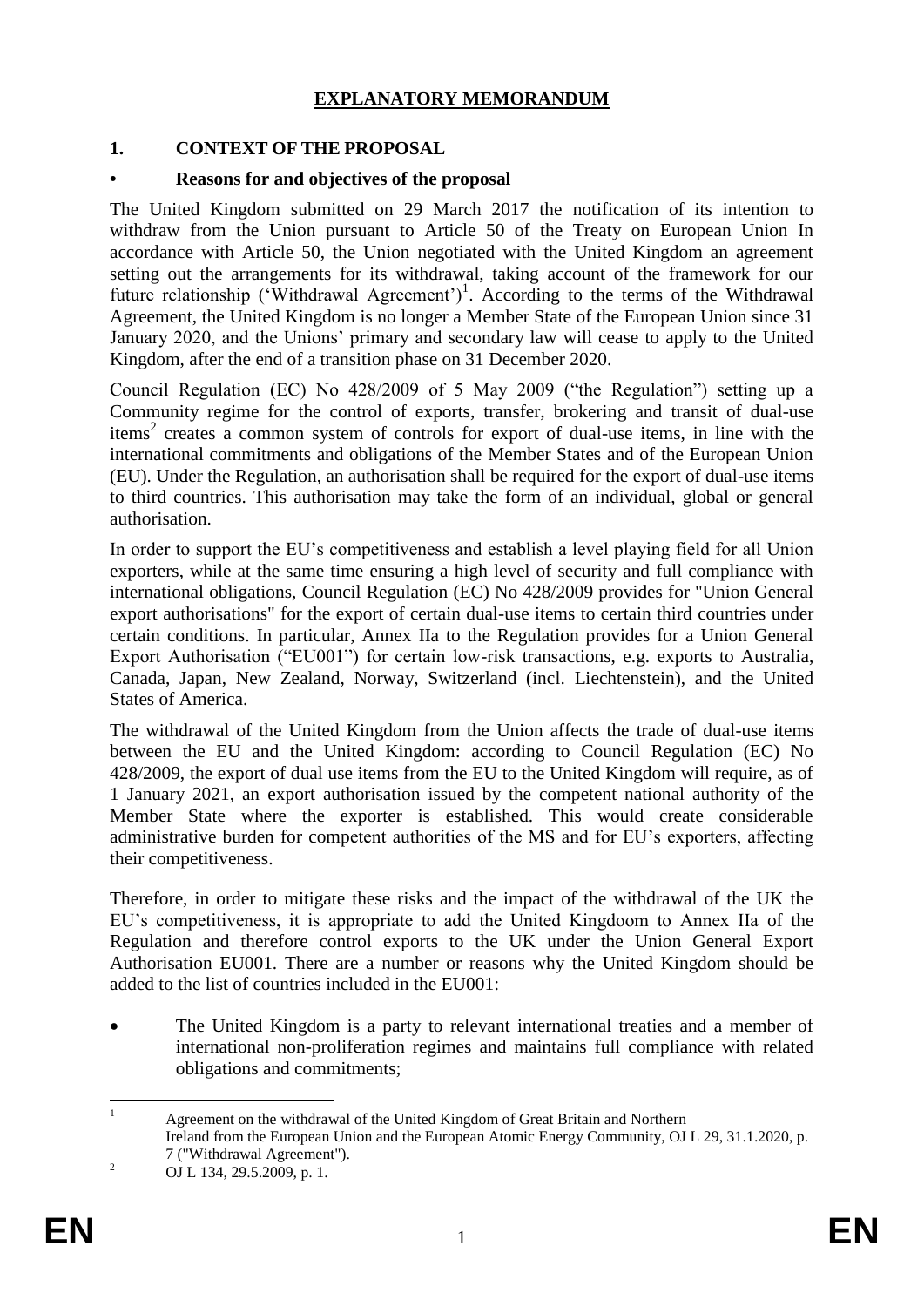The United Kingdom applies proportionate and adequate controls effectively addressing considerations about intended end use and the risk of diversion consistent with the provisions and objectives of this Regulation.

Therefore, adding the United Kingdom to the to the list of countries included in the EU001, will not negatively affect EU and international security, while ensuring a uniform and consistent application of controls throughout the EU and providing a level playing field for EU exporters.

## **• Consistency with other Union policies**

The EU export control regime for dual-use items provides that export authorisations are normally issued by the national competent authorities based on case-by-case assessments. A requirement for a specific authorisation for export to the United Kingdom is likely to cause significant administrative burden for exporters and competent authorities and risk creating an uneven playing field for exporters in the Member State, thus affecting the good functioning of the internal market and of the Common Commercial Policy. These disruptive effects could be mitigated by adding the United Kingdom to the list of destinations covered by EU001. This proposal is thus consistent with the general approach to contingency measures to address a withdrawal of the United Kingdom without agreement.

Moreover, considering that the United Kingdom is an important destination for dual-use exports and that it is committed to and ensures full compliance with relevant international obligations and commitments, adding the United Kingdom to the list of destinations covered by EU001 is also consistent with the objectives of this Regulation with respect to international and EU security as well as consistent with how export of dual use items to other States (which are in a position comparable to that of the UK from the point of view of the objectives of the Regulation) is controlled under EU law.

# **2. LEGAL BASIS, SUBSIDIARITY AND PROPORTIONALITY**

## **• Legal basis**

The legal basis is Article 207 of the Treaty on the Functioning of the European Union (TFEU).

## **• Subsidiarity (for non-exclusive competence)**

Not applicable as international trade is an exclusive EU competence.

## **• Proportionality**

The proposed Regulation is considered proportionate as it will avoid disproportionate trade disruptions and excessive administrative burden for EU exports of dual-use items to the UK while preserving international and EU security. It does not go beyond what it necessary to achieve this objective and it refrains from any broader changes.

## **• Choice of the instrument**

This proposal contains a limited amendment to address a very specific and one-off situation. Since the list of third countries covered by EU001 is established by the Regulation and considering that the Commission has no power to add other countries to that list, a regulation of the European Parliament and Council appears to be the only adequate form of legal act to address this situation.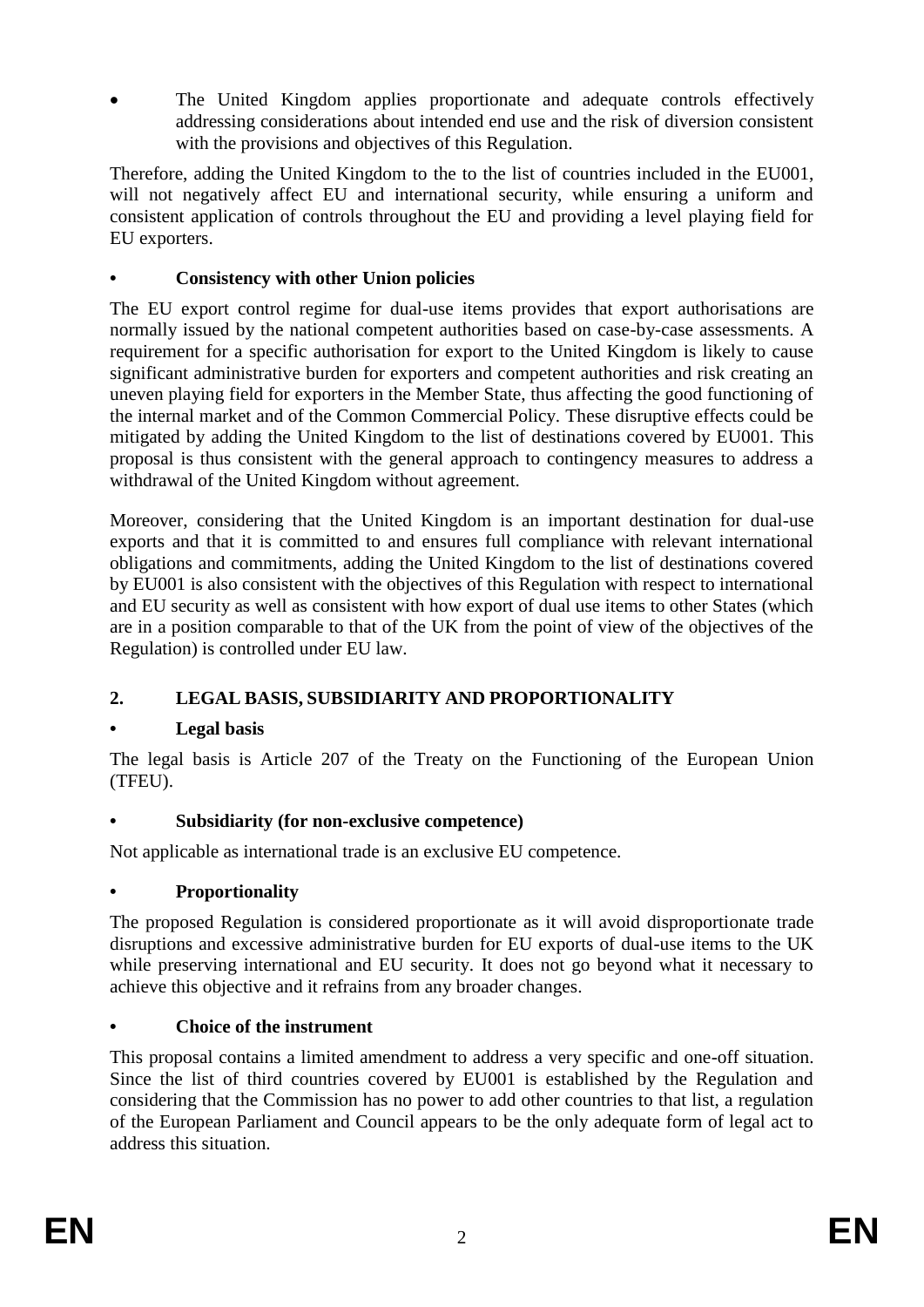#### **3. RESULTS OF EX-POST EVALUATIONS, STAKEHOLDER CONSULTATIONS AND IMPACT ASSESSMENTS**

### **• Ex-post evaluations/fitness checks of existing legislation**

Not applicable due to the exceptional and one-off nature of the event necessitating this proposal.

### **• Stakeholder consultations**

The specific circumstances surrounding the withdrawal of the United Kingdom from the Union and the continuously evolving situation posed major limitations on the possibility to consult publicly on the proposal. However, the challenges arising from the United Kingdom's withdrawal from the EU and possible solutions have been raised by various stakeholders and Member States' representatives.

#### **• Impact assessment**

In line with the Better Regulation Guidelines, an impact assessment is not needed, due to the exceptional nature of the situation. There are no materially different policy options available except for the one proposed.

### **• Fundamental rights**

The proposal has no impact on the application or protection of fundamental rights.

## **4. BUDGETARY IMPLICATIONS**

Not applicable.

## **5. OTHER ELEMENTS**

## **• Implementation plans and monitoring, evaluation and reporting arrangements**

Not applicable.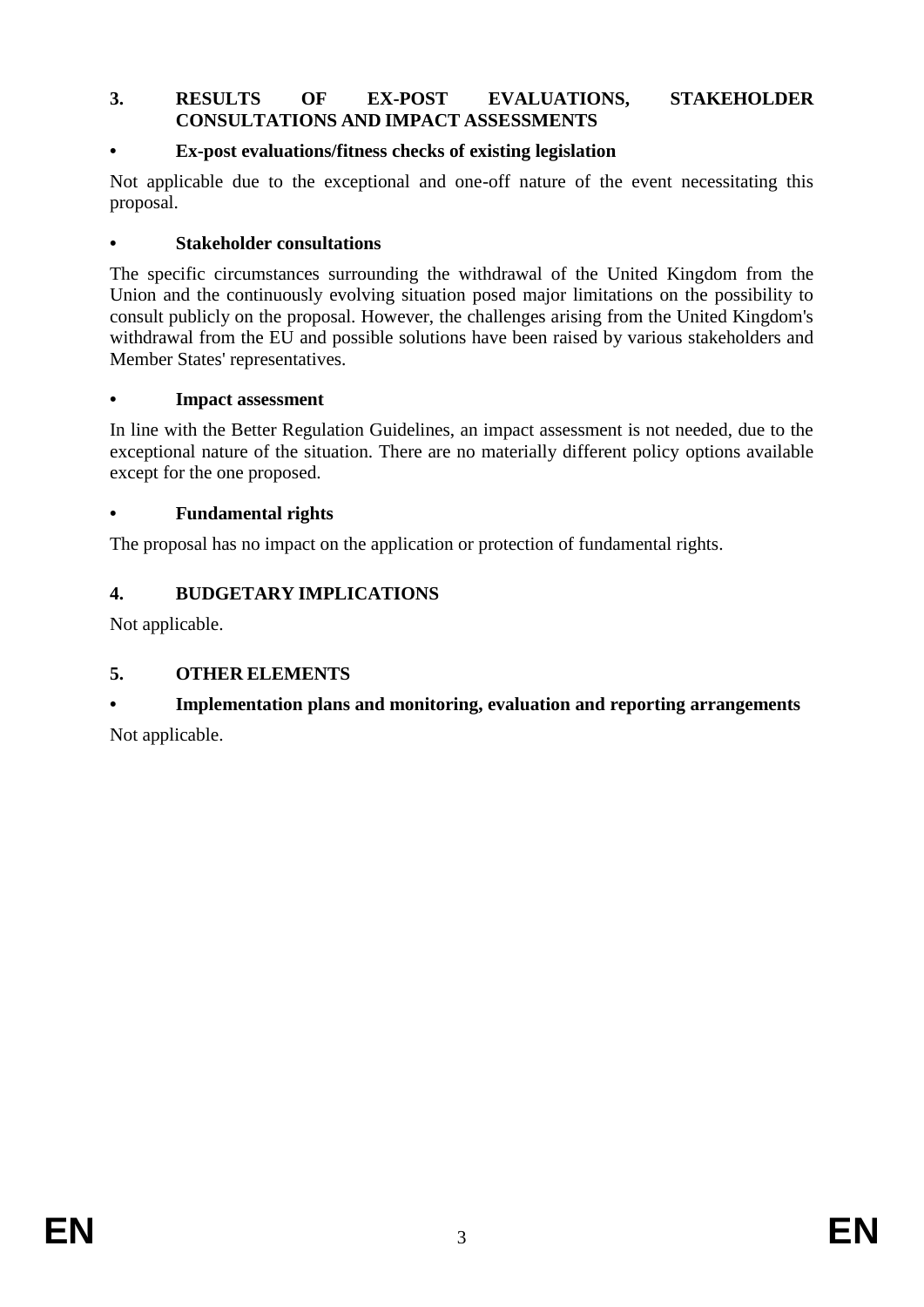2020/0313 (COD)

### Proposal for a

## **REGULATION OF THE EUROPEAN PARLIAMENT AND OF THE COUNCIL**

### **amending Council Regulation (EC) No 428/2009 by granting a Union General Export Authorisation for the export of certain dual-use items from the Union to the United Kingdom of Great Britain and Northern Ireland**

THE EUROPEAN PARLIAMENT AND THE COUNCIL OF THE EUROPEAN UNION,

Having regard to the Treaty on the Functioning of the European Union, and in particular Article 207(2) thereof,

Having regard to the proposal from the European Commission,

After transmission of the draft legislative act to the national parliaments,

Acting in accordance with the ordinary legislative procedure,

Whereas:

- (1) On 29 March 2017, the United Kingdom submitted the notification of its intention to withdraw from the Union pursuant to Article 50 of the Treaty on European Union. In accordance with Article 50, the Union negotiated with the United Kingdom the Withdrawal Agreement<sup>3</sup>. According to the terms of the Withdrawal Agreement', the United Kingdom is no longer a Member State of the European Union since 31 January 2020, and the Unions' primary and secondary law will cease to apply to and in the United Kingdom, after the end of a transition phase on 31 December 2020.
- (2) Council Regulation (EC) No  $428/2009<sup>4</sup>$  sets up a common system for the control of exports of dual-use items in order to protect the Union and international security and to provide a level playing field for Union exporters.
- (3) Regulation (EC) No 428/2009 provides for "Union General export authorisations" which facilitate controls on low-risk exports of dual-use items to certain third countries. Currently, Australia, Canada, Japan, New Zealand, Norway, Switzerland, including Liechtenstein, and the United States of America are covered by Union General export authorisation No. EU001.
- (4) The United Kingdom is a party to relevant international treaties and a member of international non-proliferation regimes, maintains full compliance with related obligations and commitments
- (5) The United Kingdom applies proportionate and adequate controls to effectively address considerations about intended end use and the risk of diversion consistent with the provisions and objectives of Regulation (EC) No 428/2009.

 $\overline{a}$ <sup>3</sup> Agreement on the withdrawal of the United Kingdom of Great Britain and Northern Ireland from the European Union and the European Atomic Energy Community (OJ L 29, 31.1.2020, p. 7).

<sup>&</sup>lt;sup>4</sup> Council Regulation (EC) No 428/2009 of 5 May 2009 setting up a Community regime for the control of exports, transfer, brokering and transit of dual-use items (OJ L 134, 29.5.2009, p. 1).